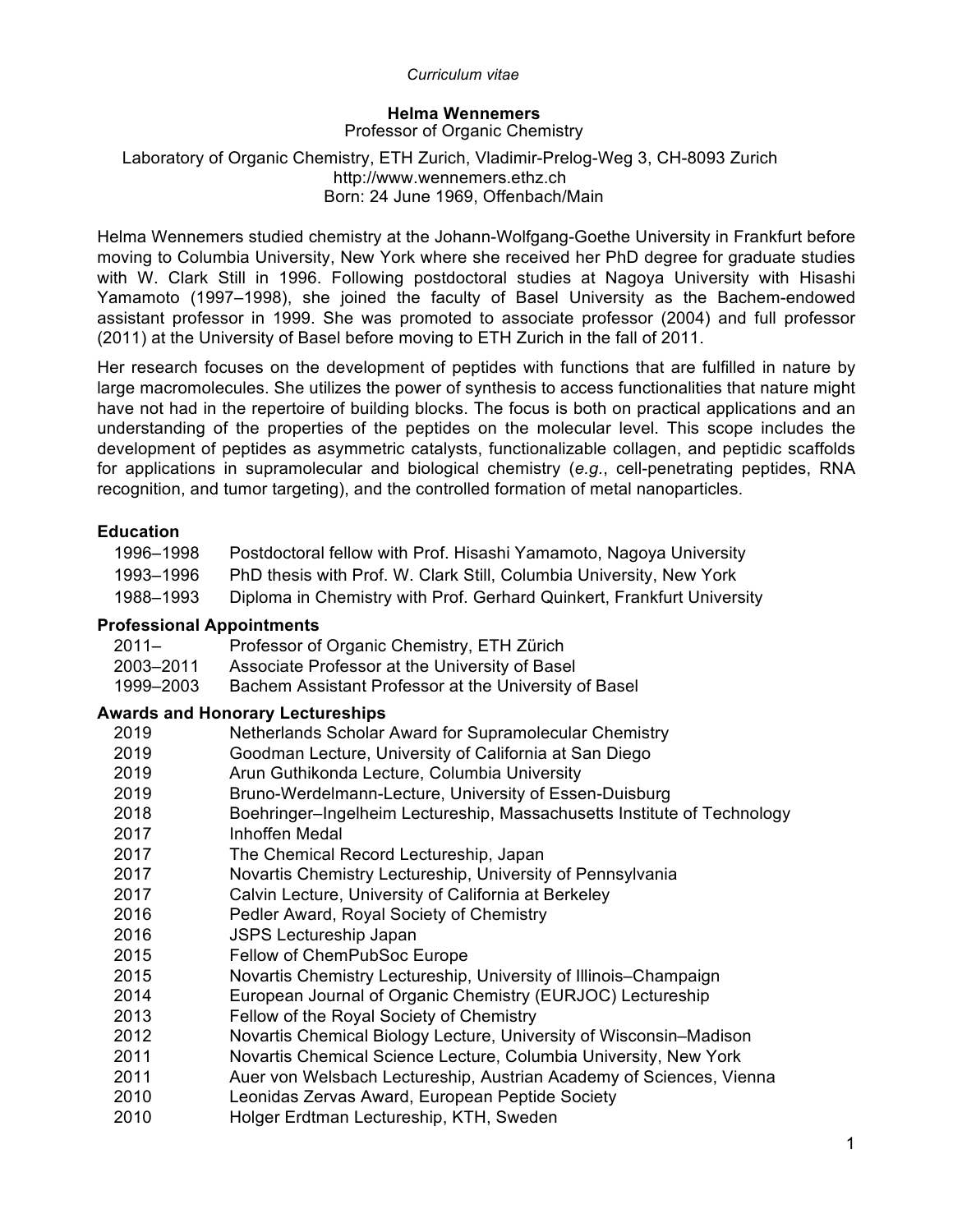- 2010 David Ginsberg Memorial Lectureship, Technion Haifa, Israel
- 2004 Göring Visiting Professorship, University of Wisconsin–Madison
- 2003 Hellmut–Bredereck Fellowship
- 1999–2003 BACHEM endowed Assistant Professorship
- 1998–2000 Liebig–Fellowship from the "Fonds der Chemischen Industrie"
- 1996 Postdoctoral fellowship from the Japanese Society for the Promotion of Science
- 1996 Hammett Award Columbia University, New York
- 1993–1995 Kekulé–Fellowship from the "Fonds der Chemischen Industrie"
- 1991–1993 Studienstiftung des Deutschen Volkes

# **Other Professional Appointments and Services** (selected)

- 2016– Member of the Advisory Board of the MPI for Polymer Research, Mainz
- 2015 Chair of *ISAC Conference* on *"Challenges in Chemical Biology"*
- 2014 Co-Chair of the Gordon Research Conference on "Stereochemistry"
- 2014– Member of the Board of Directors of Bachem
- 2014– Representative of Switzerland in the Council of the European Society of Organic **Chemistry**
- 2013 Member of the ERC-Starting Grant Evaluation Committee
- 2012–2018 Member of the Advisory Board of the MPI für Kohlenforschung, Mülheim
- 2011–2018 Representative of Switzerland in the Council of the European Peptide Society
- 2011–2014 Representative of Switzerland in ChemPubSoc Europe
- 2009–2017 Member of the Organizing Committee of the "Bürgenstock Conference"
- 2010–2013 Member of the "Verlagsbeirat" of the German Chemical Society and Wiley VCH
- 2008–2012 Member of the Advisory Board of NRSC–Catalysis, The Netherlands

# **International Advisory and Editorial Boards of Journals**

- 2018– Member of the Editorial Board of *Angewandte Chemie*
- 2017 Issue Co-Editor for *Accounts of Chemical Research*
- 2016– Member of the Editorial Advisory Board of *C&E News*
- 2016– Member of the Editorial Advisory Board of *ACS Chemical Biology*
- 2015–2017 Member of the Editorial Advisory Board of *ACS Catalysis*
- 2013–2016 Member of the Editorial Advisory Board of *Journal of Organic Chemistry*
- 2012– Member of the Editorial Advisory Board of *Accounts of Chemical Research*
- 2012– Member of the Advisory Board of *Chemical Communications*
- 2011– Member of the Editorial Advisory Board of *Organic and Biomolecular Chemistry*
- 2010–2016 Member of the Editorial Board of *Chemical Society Reviews*
- 2010– Member of the International Advisory Board of *The Chemical Record*
- 2008 Issue Co-Editor for *Current Opinion in Chemical Biology*
- 2005–2007 Member of the Editorial Advisory Board of *Journal of Combinatorial Chemistry*

**Invited Lectures**: >290

**Ph.D. Degrees Supervised:** 33 + 14 (current)

**Postdoctorates Supervised:** 21 + 3 (current)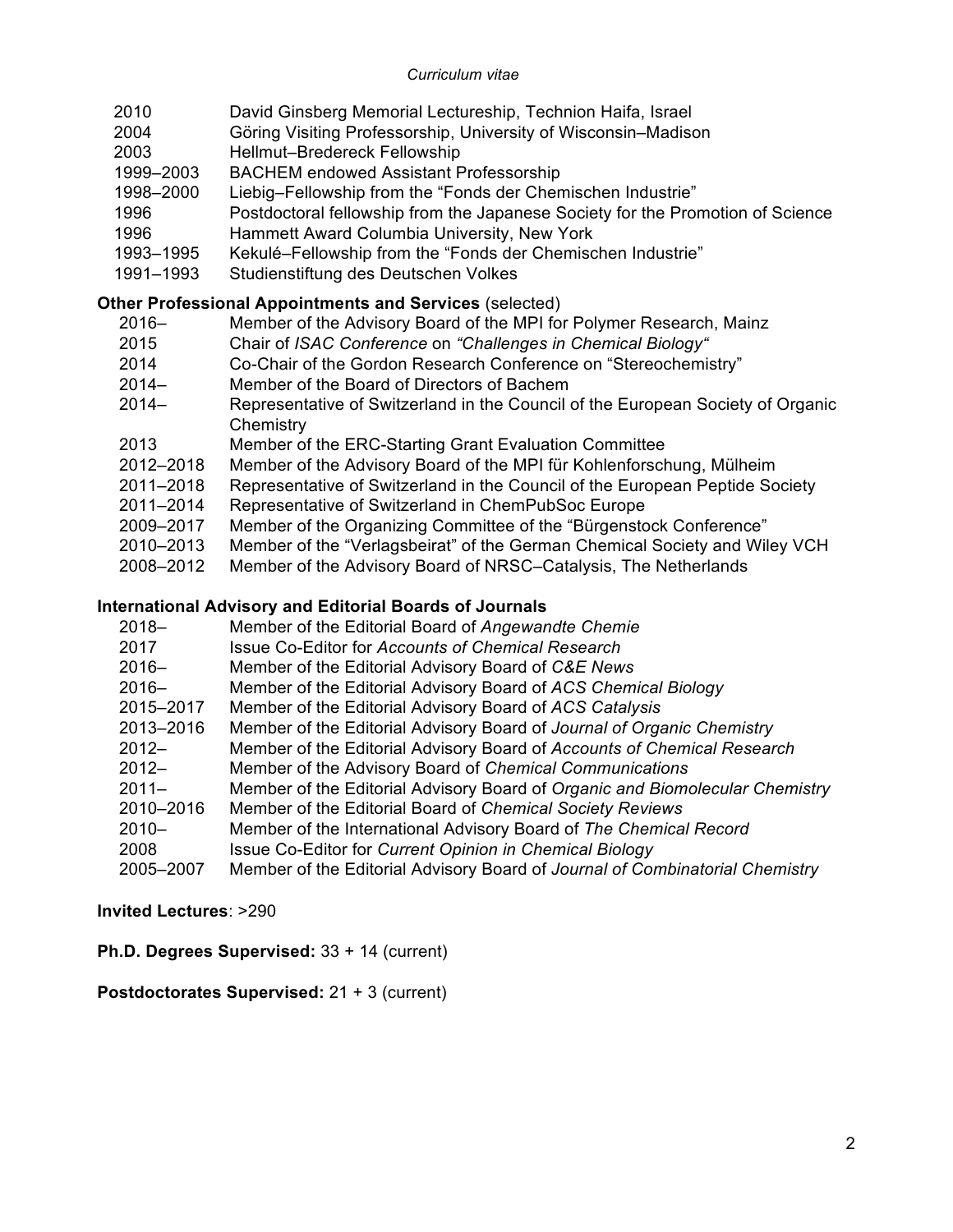## **Publications H. Wennemers (peer reviewed original research publications)**

- 109. "Oligoprolines guide the self-assembly of quaterthiophenes", N. A. K. Ochs, U. Lewandowska, W. Zajaczkowski, S. Corra, S. Reger, A. Herdlitschka, S. Schmid, W. Pisula, K. Müllen, P. Bäuerle, H. Wennemers, *Chem. Sci.*, **2019**, *10*, 5391–5396.
- 108. "Hydrophobic Moieties Bestow Fast-Folding and Hyperstability on Collagen Triple Helices", J. Egli, C. Siebler, M. Köhler, R. Zenobi, H. Wennemers, *J. Am. Chem. Soc.*, **2019**, *141*, 5607–5611.
- 107. "Effect of  $\beta^3$ -Amino Acids on the Performance of the Peptidic Catalyst H-DPro-Pro-Glu-NH<sub>2</sub>", T. Schnitzer, H. Wennemers, *Helv. Chim. Acta*, **2019**, *102*, e1900070*.*
- 106. "γ‐Azaproline Confers pH-Responsiveness and Functionalizability on Collagen Triple Helices", M. R. Aronoff, J. Egli, M. Menichelli, H. Wennemers, *Angew. Chem. Int. Ed.*, **2019**, *58*, 3143–3146.
- 105. "4-Naphthylmethyl Proline Forms a Channel Structure", C. Foletti, N. Trapp, S. Loosli, B. Lewandowski, H. Wennemers, *Helv. Chim. Acta*, **2019**, *102*, e1900052.
- 104. "Elucidating the Structure−Activity Relationship of the Pentaglutamic Acid Sequence of Minigastrin with Cholecystokinin Receptor Subtype 2", A. Ritler, M. S. Shoshan, X. Deupi, P. Wilhelm, R. Schibli, H. Wennemers, M. Béhé, *Bioconjugate Chem.* **2019**, *30*, 657−666.
- 103. "Combined experimental and theoretical study of long-range H–F interactions in α-fluoro amides" E. Cosimi, M.-O. Ebert, N. Trapp, H. Wennemers, *Chem. Commun.*, **2019**, *55*, 2253–2256
- 102. "Synthesis of 4-(Arylmethyl)proline Derivatives" S. Loosli, C. Foletti, M. Papmeyer, H. Wennemers, *Synlett*, **2019**, *30*, 508–510.
- 101. "Peptide‐coated Platinum Nanoparticles with Selective Toxicity against Liver Cancer Cells" M. S. Shoshan, T. Vonderach, B. Hattendorf, H. Wennemers, *Angew. Chem. Int. Ed.*, **2019**, *58*, 4901–4905.
- 100. "Conformational Properties of a Peptidic Catalyst: Insights from NMR Spectroscopic Studies" C. Rigling, J. K. Kisunzu, J. Duschmalé, D. Häussinger, M. Wiesner, M.-O. Ebert, H. Wennemers *J. Am. Chem. Soc.*, **2018**, *140*, 10829–10838.
- 99. "Effect of γ-substituted Proline Derivatives on the Performance of the Peptidic Catalyst H-DPro-Pro-Glu-NH<sub>2</sub>" T. Schnitzer, H. Wennemers *Synthesis*, **2018**, *50*, 4377–4382.
- 98. "Positional Isomers of Chromophore-Peptide Conjugates Self-Assemble Into Different Morphologies" U. Lewandowska, S. Corra, W. Zajaczkowski, N. A. K. Ochs, M. S. Shoshan, J. Tanabe, S. Stappert, C. Li, E. Yashima, W. Pisula, K. Müllen, H. Wennemers *Chem. Eur. J.*, **2018**, *24*, 12623–12629.
- 97. "Functionalized Proline-Rich Peptides Bind the Bacterial Second Messenger c-di-GMP" C. Foletti, R. A. Kramer, H. Mauser, U. Jenal, K. H. Bleicher, H. Wennemers *Angew. Chem. Int. Ed.*, **2018**, *57*, 7729–7733.
- 96. "Influence of the *trans*/*ci*s Conformer Ratio on the Stereoselectivity of Peptidic Catalysts" T. Schnitzer, H. Wennemers *J. Am. Chem. Soc.*, **2017**, *139*, 15356–15362.
- 95. "Cross-Linked Collagen Triple Helices by Oxime Ligation" N. B. Hentzen, L. E. J. Smeenk, J. Witek, S. Riniker, H. Wennemers *J. Am. Chem. Soc.*, **2017**, *139*, 12815–12820.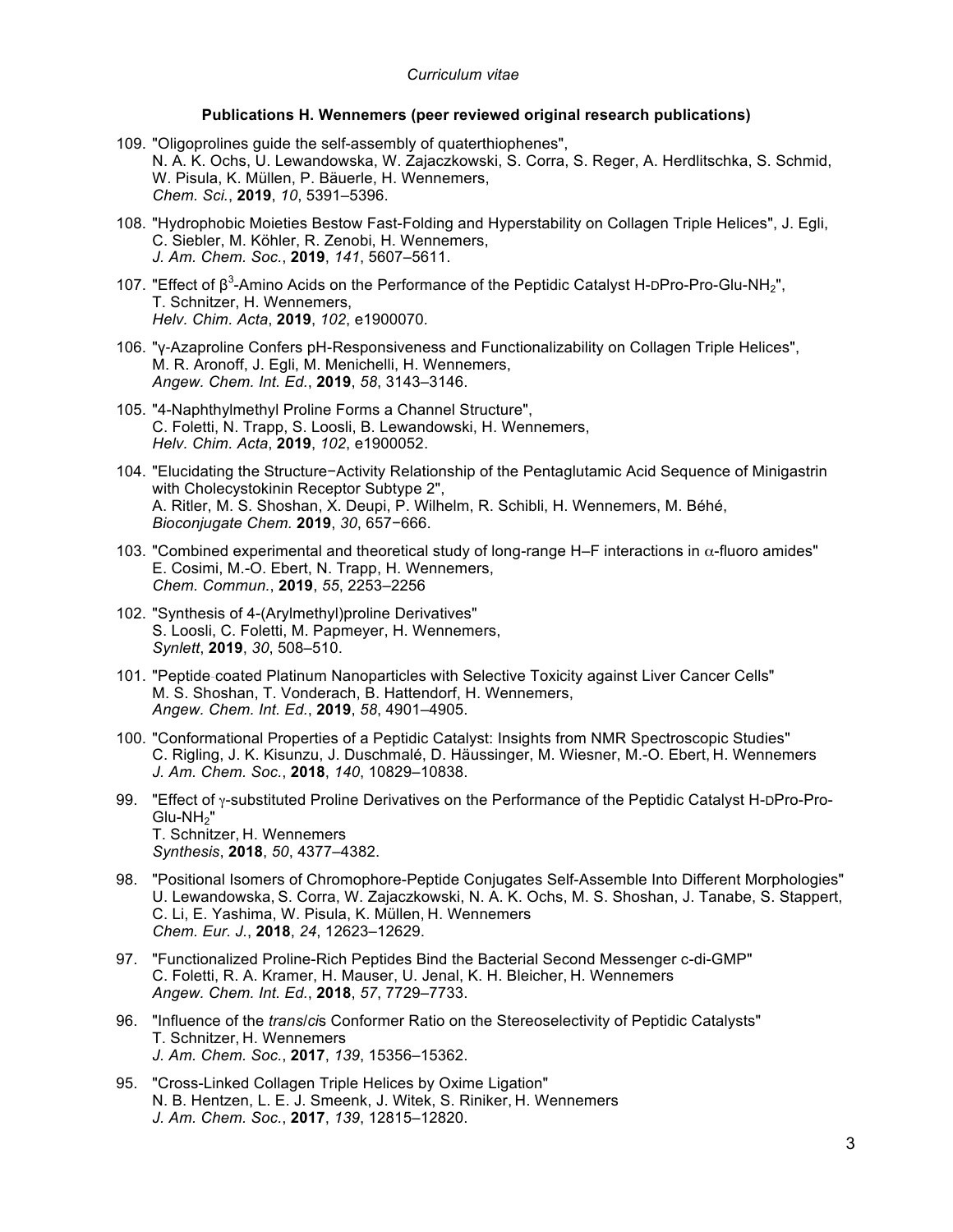- 94. "Synthesis of Monothiomalonates (MTMs) Versatile Thioester Enolate Equivalents for C–C Bond Formations" O. D. Engl, J. Saadi, E. Cosimi, H. Wennemers *Helv. Chim. Acta*, **2017**, *100*, e1700196.
- 93. "Effect of N- and C-Terminal Functional Groups on the Stability of Collagen Triple Helices" J. Egli, R. S. Erdmann, P. J. Schmidt, H. Wennemers *Chem. Commun.*, **2017**, *53*, 11036–11039.
- 92. "A Triaxial Supramolecular Weave" U. Lewandowska, W. Zajaczkowski, S. Corra, J. Tanabe, R. Borrmann, E. M. Benetti, S. Stappert, K. Watanabe, N. A. K. Ochs, R. Schaeublin, C. Li, E. Yashima, W. Pisula, K. Müllen, H. Wennemers *Nat. Chem.*, **2017**, *9*, 1068–1072.
- 91. "Is more better? A comparison of tri- and tetrapeptidic catalysts" T. Schnitzer, M. Wiesner, P. Krattiger, J. D. Revell, H. Wennemers *Org. Biomol. Chem.*, **2017**, *15*, 5877–5881.
- 90. "pH-Responsive Aminoproline-Containing Collagen Triple Helices" J. Egli, C. Siebler, B. Maryasin, R. S. Erdmann, C. Bergande, C. Ochsenfeld, H. Wennemers *Chem. Eur. J.*, **2017**, *23*, 7938–7944.
- 89. "A Stereoselective Tripeptide Catalyst for Conjugate Addition Reactions of Acetophenones to Dicyanoolefins" T. Schnitzer, H. Wennemers *Synlett*, **2017**, *28*, 1282–1286.
- 88. "Crystal Structures of Peptidic Catalysts of the H-DPro-Pro-Xaa Type" C. E. Grünenfelder, J. K. Kisunzu, N. Trapp, R. Kastl, H. Wennemers *Biopolymers (Pept. Sci.)*, **2017**,*108*, e22912.
- 87. "Effect of Preorganized Charge Display on the Cell Penetrating Properties of Cationic Peptides" Y. A. Nagel, P. S. Raschle, H. Wennemers *Angew. Chem. Int. Ed.*, **2017**, *56*, 122–126.
- 86. "Stereoselective Synthesis of α‐Fluoro-γ-nitro Thioesters under Organocatalytic Conditions" E. Cosimi, J. Saadi, H. Wennemers *Org. Lett.*, **2016**, *18*, 6014−6017.
- 85. "Stereoselective Organocatalyzed Synthesis of *α*-Fluorinated *β*-Amino Thioesters and their Application in Peptide Synthesis" E. Cosimi, O. D. Engl, J. Saadi, M.-O. Ebert, H. Wennemers *Angew. Chem. Int. Ed.*, **2016**, *55*, 13127–13131.
- 84. "Peptide-Catalyzed Stereoselective Conjugate Addition Reactions of Aldehydes to Maleimide" C. E. Grünenfelder, J. K. Kisunzu, H. Wennemers *Angew. Chem. Int. Ed.,* **2016**, *55*, 8571–8574.
- 83. "Size-controlled formation of noble metal nanoparticles in aqueous solution with a thiol-free tripeptide" S. Corra, U. Lewandowska, E. M. Benetti, H. Wennemers *Angew. Chem. Int. Ed.*, **2016**, *55*, 8542–8545.
- 82. "Effect of Structural Modifications on the Self-Assembly of Oligoprolines Conjugated with Sterically Demanding Chromophores" U. Lewandowska, W. Zajaczkowski, Y. Ma, C. Li, W. Pisula, K. Müllen, H. Wennemers *Chem. Eur. J.*, **2016**, *22*, 3804–3809.
- 81. "Enantioselective Aldol Reactions with Masked Fluoroacetates" J. Saadi, H. Wennemers *Nature Chem.,* **2016**, *8*, 276–280.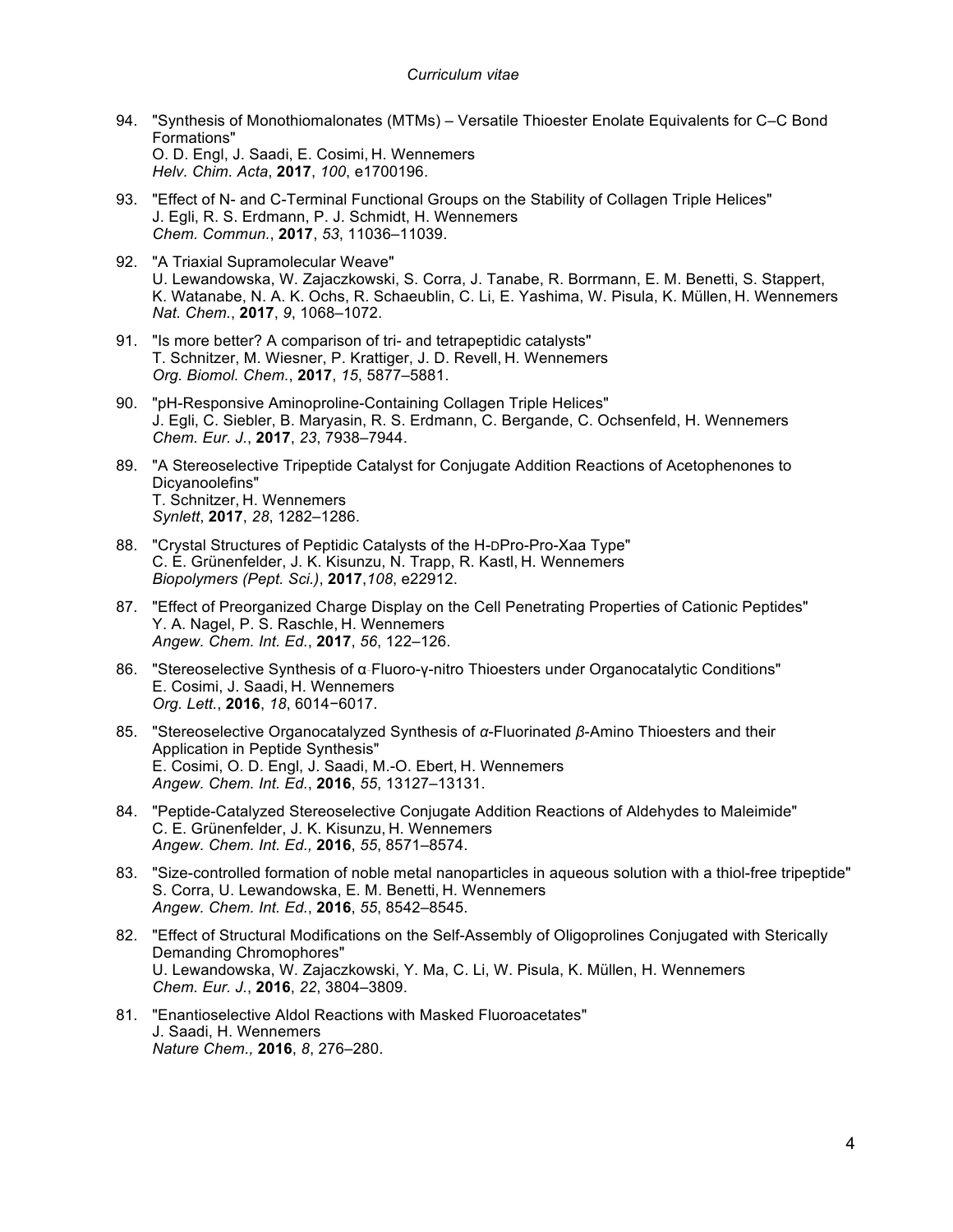- 80. "Importance of Dipole Moments and Ambient Polarity for the Conformation of Xaa-Pro Moieties A Combined Experimental and Theoretical Study" C. Siebler, B. Maryasin, M. Kuemin, R. S. Erdmann, C. Rigling, C. Grünenfelder, C. Ochsenfeld, H. Wennemers *Chem. Sci.,* **2015**, *6*, 6725–6730.
- 79. "Stereoselective Organocatalytic Synthesis of Oxindoles with Adjacent Tetrasubstituted Stereocenters" O. D. Engl, S. P. Fritz, H. Wennemers *Angew. Chem. Int. Ed.,* **2015**, *54*, 8193–8197*.*
- 78. "Shape Persistence of Polyproline II Helical Oligoprolines" L. Garbuio, B. Lewandowski, P. Wilhelm, L. Ziegler, M. Yulikov, H. Wennemers, G. Jeschke *Chem. Eur. J.,* **2015**, *21*, 10747–10753*.*
- 77. "Crystal Structure of (4*S*)-Aminoproline: Conformational Insight into a pH-Responsive Proline Derivative" C. Siebler, N. Trapp, H. Wennemers *J. Pept. Sci.,* **2015**, *21*, 208–211*.*
- 76. "A Crystal Structure of an Oligoproline PPII-Helix, at Last" P. Wilhelm, B. Lewandowski, N. Trapp, H. Wennemers *J. Am. Chem. Soc.,* **2014**, *136*, 15829–15832*.*
- 75. "Hierarchical Supramolecular Assembly of Sterically Demanding π-Systems by Conjugation with Oligoprolines" U. Lewandowska, W. Zajaczkowski, C. Li, F. Bouillière, D. Wang, K. Koynov, W. Pisula, K. Müllen, H. Wennemers *Angew. Chem. Int. Ed.,* **2014**, *53*, 12537–12541.
- 74. "An Organocatalytic Route to Dihydrocoumarins and Dihydroquinolinones in all Stereochemical Configurations" O. D. Engl, S. P. Fritz, A. Käslin, H. Wennemers *Org. Lett.,* **2014**, *16*, 5454–5457.
- 73. "Switchable Proline Derivatives: Tuning the Conformational Stability of the Collagen Triple Helix by pH Changes" C. Siebler, R. S. Erdmann, H. Wennemers *Angew. Chem. Int. Ed.,* **2014**, *53*, 10340–10344.
- 72. "Stereoselective Synthesis of Indolines via Organocatalytic Thioester Enolate Addition Reactions" A. Kolarovic, A. Käslin, H. Wennemers *Org. Lett.,* **2014**, *16*, 4236–4239.
- 71. "Peptide Catalysis in Aqueous Emulsions" J. Duschmalé, S. Kohrt, H. Wennemers *Chem. Commun.,* **2014**, *50,* 8109–8112.
- 70. "Organocatalytic Stereoselective Synthesis of Acyclic Nitrothioesters with All-Carbon Quaternary Stereogenic Centers" Y. Arakawa, S. Fritz, H. Wennemers *J. Org. Chem.,* **2014**, *79*, 3937–3945.
- 69. "Stereoselective Metal-free Synthesis of β-Amino Thioesters Bearing Tertiary and Quaternary Stereogenic Centers" A. Bahlinger, S. Fritz, H. Wennemers *Angew. Chem. Int. Ed.,* **2014**, *53*, 8779–8783.
- 68. "Hybrid Bombesin Analogues Combining an Agonist and an Antagonist in Defined Distances for Optimized Tumor Targeting" C. Kroll, R. Mansi, F. Braun, S. Dobitz, H. Maecke, H. Wennemers *J. Am. Chem. Soc.,* **2013**, *135*, 16793–16796.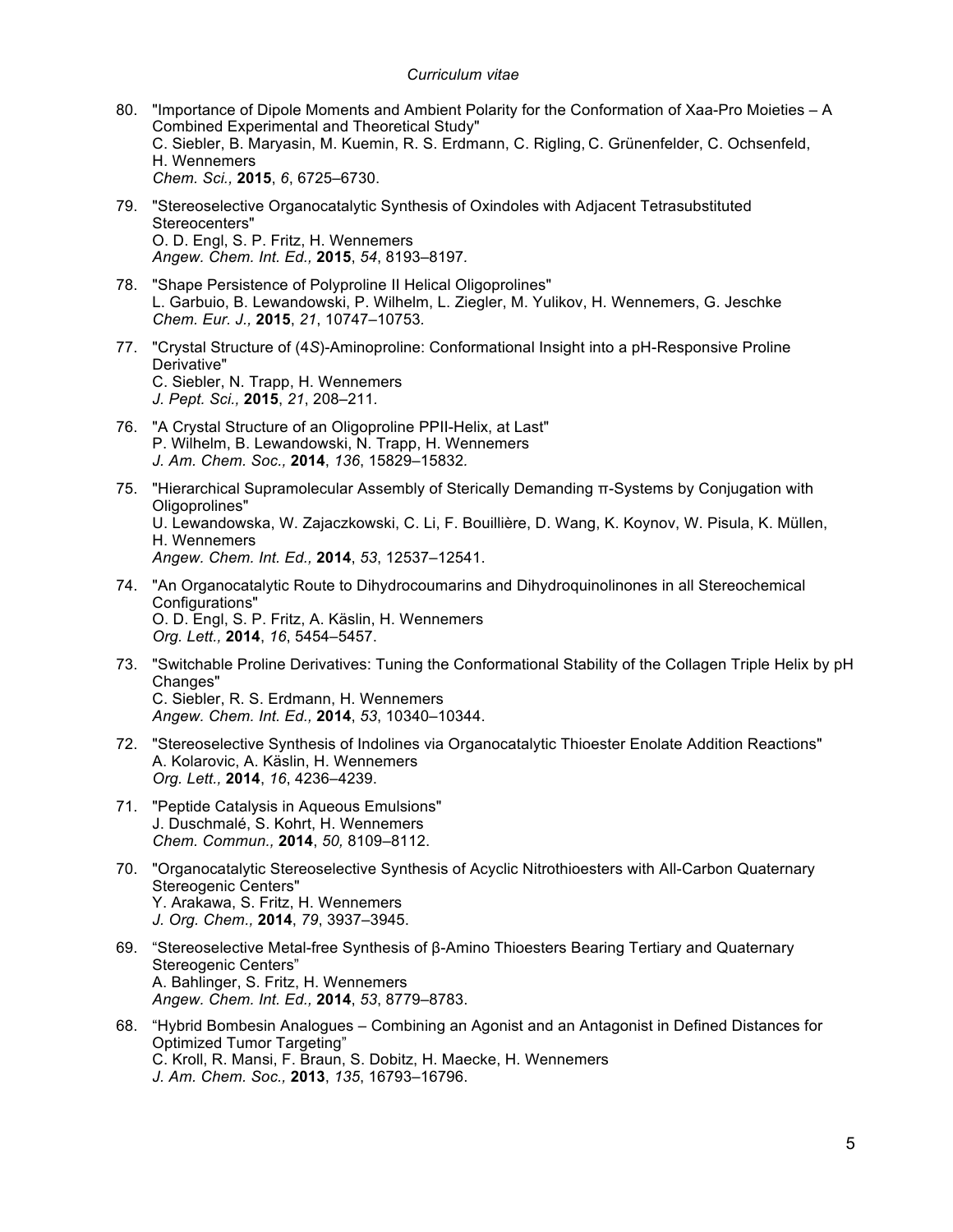- 67. "Organocatalytic Asymmetric Conjugate Addition of Aldehydes to Nitroolefins: Identification of Catalytic Intermediates and the Stereoselectivity-Determining Step by ESI-MS" F. Bächle, J. Duschmalé, C. Ebner, A. Pfaltz, H. Wennemers *Angew. Chem. Int. Ed.,* **2013**, *52,* 12619–12623.
- 66. "Guiding Suprastructure Chirality of an Oligothiophene by a Single Amino Acid" E. Schillinger, M. Kü̈min, A. Digennaro, E. Mena-Osteritz, S. Schmid, H. Wennemers, P. Bäuerle *Chem. Mater*. **2013**, *25*, 4511−4521.
- 65. "Chiral suprastructures of asymmetric oligothiophene-hybrids induced by a single proline" A. Digennaro, H. Wennemers, G. Joshi, S. Schmid, E. Mena-Osteritz, P. Bäuerle *Chem. Commun.,* **2013**, *49*, 10929–10931.
- 64. "Peptide-Catalyzed Stereoselective Conjugate Addition Reactions Generating All-Carbon Quaternary Stereogenic Centers" R. Kastl, H. Wennemers *Angew. Chem. Int. Ed.,* **2013**, *52*, 7228–7232.
- 63. "Peptide-catalyzed 1,4-Addition Reactions of Aldehydes to Nitroolefins" R. Kastl, Y. Arakawa, J. Duschmale, M. Wiesner, H. Wennemers *Chimia,* **2013**, *67*, 279–282.
- 62. "Stoichiometric Reactions of Enamines Derived from Diphenylprolinol Silyl Ethers with Nitro Olefins and Lessons for the Corresponding Organocatalytic Conversions – a Survey" D. Seebach, X. Sun, M.-O. Ebert, W. B. Schweizer, N. Purkayastha, A. K. Beck, J. Duschmalé, H. Wennemers, T. Mukaiyama, M. Benohoud, Y. Hayashi, M. Reiher *Helv. Chim. Acta*, **2013**, *96*, 799–852.
- 61. "Impact of the Proline Residue on Ligand Binding of Neurotensin Receptor 2 (NTS2)-Selective Peptide–Peptoid Hybrids" C. Held, H. Hübner, R. Kling, Y. A. Nagel, H. Wennemers, P. Gmeiner *ChemMedChem*, **2013**, *8*, 772–778.
- 60. "Conformational stability of triazolyl functionalized collagen triple helices" R. S. Erdmann, H. Wennemers *Biorg. Med. Chem.* **2013,** *21*, 3565*–*3568.
- 59. "Effects of Internal and External Carboxylic Acids on the Reaction Pathway of Organocatalytic 1,4-Addition Reactions between Aldehydes and Nitroolefins" J. Duschmalé, J. Wiest, M. Wiesner, H. Wennemers *Chem. Sci.* **2013,** *4*, 1312–1318.
- 58. "Enamine Catalysis in Flow with an Immobilized Peptidic Catalyst", Y. Arakawa, H. Wennemers *ChemSusChem.* **2013,** *6*, 242–245.
- 57. "Design and Synthesis of Nucleoproline Amino Acids for the Straightforward Preparation of Chiral and Conformationally Constrained Nucleopeptides" R. A. Kramer, K. H. Bleicher, H. Wennemers *Helv. Chim. Acta* **2012,** *95*, 2621–2634.
- 56. "Effect of Sterically Demanding Substituents on the Conformational Stability of the Collagen Triple Helix" R. S. Erdmann, H. Wennemers *J. Am. Chem. Soc*. **2012**, *134*, 17117–17124.
- 55. "Influence of Sequential Modifications and Carbohydrate Variations in Synthetic AFGP Analogues on Conformation and Antifreeze Activity" L. Nagel, C. Budke, R. S. Erdmann, A. Dreyer, H. Wennemers, T. Koop, N. Sewald *Chem. Eur. J.* **2012**, *18*, 12783–12793.
- 54. "Correlating Molecular with Nanoscopic Dimensions Oligoprolines as Scaffolds for the Formation of Ag-Nanoparticles in Defined Sizes" G. Upert, F. Bouillère, H. Wennemers *Angew. Chem. Int. Ed*. **2012**, *51*, 4231–4234.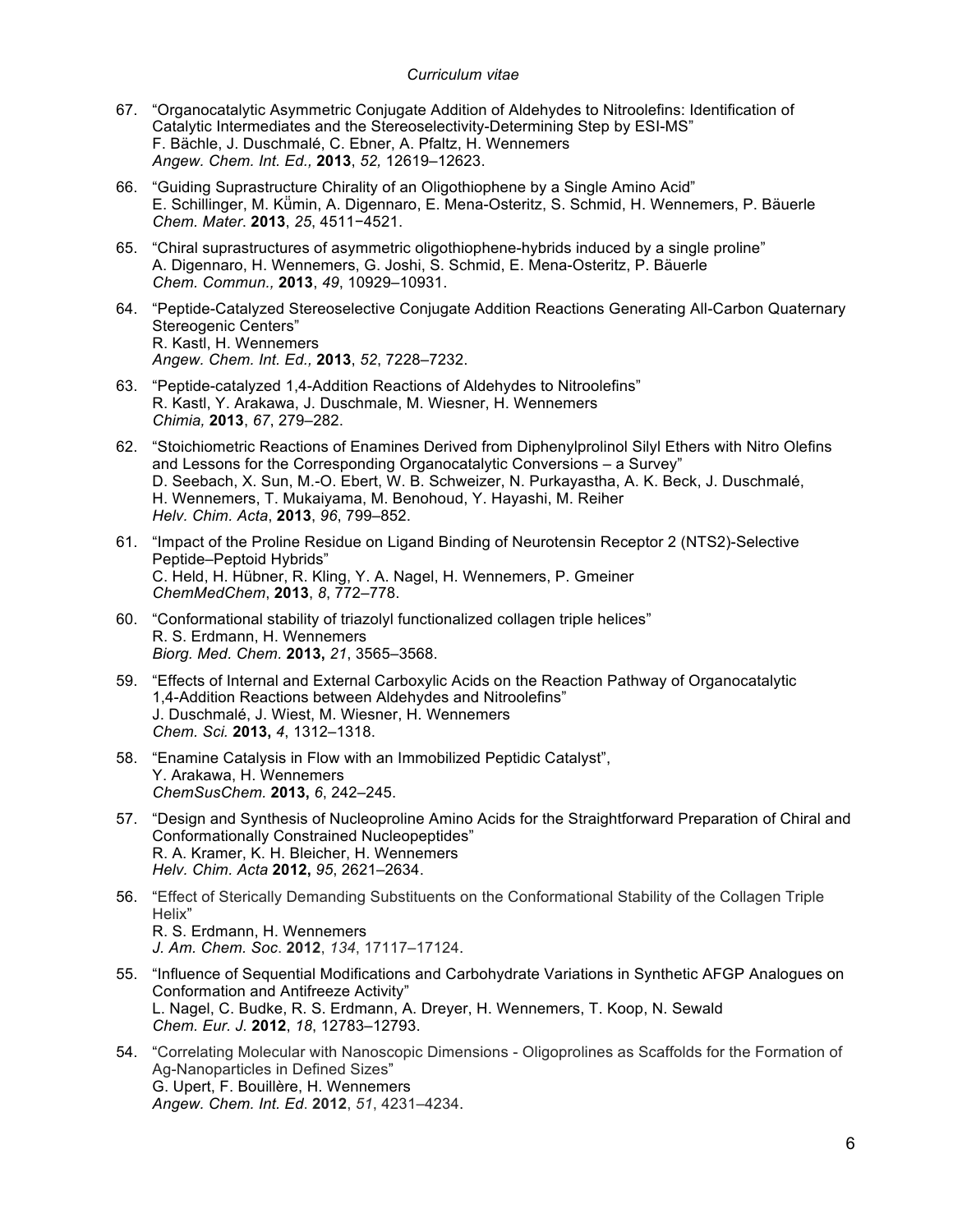- 53. "Conformational Stability of Collagen Triple Helices Functionalized in the Yaa Position by Click Chemistry" R. S. Erdmann, H. Wennemers *Org. Biomol. Chem.* **2012**, *10*, 1982–1986.
- 52. "Adapting to Substrate Challenges: Peptides as Catalysts for Conjugate Addition Reactions of Aldehydes to α,β-Disubstituted Nitroolefins" J. Duschmalé, H. Wennemers *Chem. Eur. J.* **2012**, *18*, 1111–1120.
- 51. "Mono Thiomalonates as Thioester Enolate Equivalents Enantioselective Conjugate Addition Reactions to Nitroolefins Under Mild Conditions" P. Clerici, H. Wennemers *Org. Biomol. Chem.* **2012**, *10*, 110–113.
- 50. "Importance of Ring Puckering versus Interstrand Hydrogen Bonds for the Conformational Stability of Collagen" R. S. Erdmann, H. Wennemers *Angew. Chem. Int. Ed.* **2011**, *50*, 6835–6838.
- 49. "Efficient Recovery and Reuse of an Immobilized Peptidic Catalyst" Y. Arakawa, M. Wiesner, H. Wennemers *Adv. Synth. Catal.* **2011**, *353*, 1201–1206.
- 48. "Functionalizable Oligoprolines as Molecular Scaffolds" Y. Nagel, M. Kuemin, H. Wennemers *Chimia* **2011**, *65*, 264–267.
- 47. "Reversing the Enantioselectivity of a Peptidic Catalyst by Changing the Solvent" M. Messerer, H. Wennemers *Synlett* **2011**, 499–502.
- 46. "Functionalizable Collagen Model Peptides" R. S. Erdmann, H. Wennemers *J. Am. Chem. Soc.* **2010**, *132*, 13957–13959.
- 45. "Tuning the *cis*:*trans* Conformer Ratio of Xaa-Pro Amide Bonds by Intramolecular Hydrogen Bonds Effect on the Stability of the PPII Helix" M. Kuemin, Y. A. Nagel, S. Schweizer, F. W. Monnard, C. Ochsenfeld, H. Wennemers *Angew. Chem. Int. Ed.* **2010**, *49,* 6324–6327.
- 44. "Temperature Induced Transition between Polyproline I and II Helices Quantitative Fitting of Hysteresis Effects" M. Kuemin, J. Engel, H. Wennemers *J. Pept. Sci.* **2010**, *16*, 596–600.
- 43. "Enamine Catalysis with Low Catalyst Loadings High Efficiency via Kinetic Studies" M. Wiesner, G. Upert, G. Angelici, H. Wennemers *J. Am. Chem. Soc.* **2010**, *132*, 6–7.
- 42. "Nanoliter Plates Versatile Tools for the Screening of Split-and-Mix Libraries On-bead and Off-bead" G. Upert, C. A. Merten, H. Wennemers *Chem. Commun.* **2010**, *46*, 2209–2211.
- 41. "Peptide Catalyzed Conjugate Addition Reactions of Aldehydes to Nitroolefins" M. Wiesner, H. Wennemers *Synthesis* **2010**, 1568–1571.
- 40. "Investigation of active crystal morphogenesis peptide sequences from peptide libraries by crystallization on peptide functionalized beads" P. Krattiger, N Nassif, A. Völkel, Y. Mastai, H. Wennemers, H. Cölfen *Colloids and Surfaces A* **2010**, *354*, 218–225.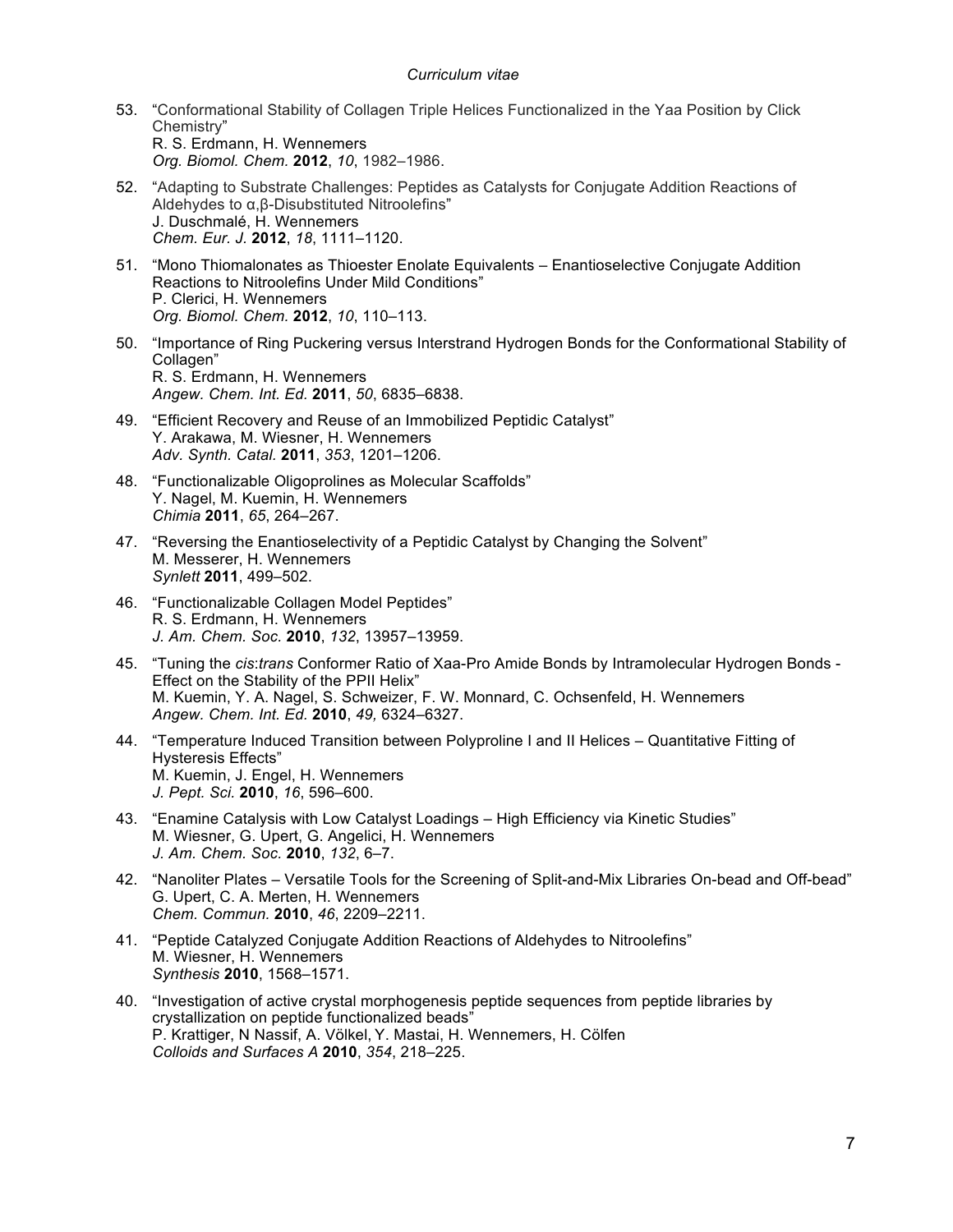- 39. "Effects of Terminal Functional Groups on the Stability of the Polyproline II Structure A Combined Experimental and Theoretical Study" M. Kuemin, S. Schweizer, C. Ochsenfeld, H. Wennemers *J. Am. Chem. Soc.* **2009**, *131*, 15474–15482.
- 38. "Tripeptides of the Type H-D-Pro-Pro-Xaa-NH<sub>2</sub> as Catalysts for Asymmetric 1,4-Addition Reactions: Structural Requirements for High Catalytic Efficiency" M. Wiesner, M. Neuburger, H. Wennemers *Chem. Eur. J.* **2009**, *15*, 10103–10109.
- 37. "(4*R*)- and (4*S*)-Azidoprolines Conformation Directing Amino Acids and Sites for Functionalization" R. S. Erdmann, M. Kümin, H. Wennemers *Chimia* **2009**, *63*, 197–200.
- 36. "Ag-Nanoparticle Formation Induced by Peptides Identified Within Split-and-Mix Libraries Generation of Ag-Nanoparticles in Different Sizes" K. Belser, T. Vig Slenters, C. Pfumbidzai, G. Upert, L. Mirolo, K. M. Fromm, H. Wennemers *Angew. Chem. Int. Ed.* **2009**, *48*, 3661–3664.
- 35. "Synthesis of Fmoc-Pro-Hyp(TBDPS)-Gly-OH and its Application as a Versatile Building Block for the Preparation of Collagen Model Peptides" R. S. Erdmann, H. Wennemers *Synthesis* **2009**, 143–147.
- 34. "Peptide Catalyzed Asymmetric Conjugate Addition Reactions of Aldehydes to Nitroethylene A Convenient Entry into  $\gamma^2$ -Amino Acids" M. Wiesner, J. D. Revell, S. Tonazzi, H. Wennemers *J. Am. Chem. Soc.* **2008**, *130*, 5610–5611*.*
- 33. "Investigating Sequence Space: How Important is the Spatial Arrangement of Functional Groups in the Asymmetric Aldol Reaction Catalyst H-Pro-Pro-Asp-NH2?" J. D. Revell, H. Wennemers *Adv. Synth. Catal.* **2008**, *350*, 1046–1052.
- 32. "Ionic Self-Assembled Molecular Receptor-Based Liquid Crystals with Tripeptide Recognition Capabilities" C. F. J. Faul, P. Krattiger, B. Smarsly, H. Wennemers *J. Mater. Chem.* **2008**, *18*, 2962–2967*.*
- 31. "Distinguishing stereoisomers of di-, tri-, and tetrapeptides using capillary electrophoresis with contactless conductivity detection" X. Y. Gong, D. Dobrunz, M. Kümin, M. Wiesner, J. D. Revell, H. Wennemers, P. Hauser *J. Sep. Sci.* **2008**, *31*, 565–573.
- 30. "Tripeptides as Efficient Asymmetric Catalysts for 1,4-Addition Reactions of Aldehydes to Nitroolefins A Rational Approach" M. Wiesner, J. D. Revell, H. Wennemers *Angew. Chem. Int. Ed.* **2008**, *47*, 1871–1874.
- 29. "Macrocyclic Diketopiperazine Receptors: Effect of Macrocyclization on the Binding Properties of Twoarmed Receptors" J. Bernard, H. Wennemers *Org. Lett.* **2007**, *9*, 4283–4286.
- 28. "New ionic liquid-modified silica gels as recyclable materials for L-proline- or H-Pro-Pro-Asp-NH2 catalyzed aldol reactions" C. Aprile, F. Giacalone, M. Gruttadauria, A. Mossuto Marculescu, R. Noto, J. D. Revell, H. Wennemers *Green Chemistry* **2007**, *9*, 1328–1334.
- 27. "Mimicry of Polyketide Synthases Enantioselective 1,4-Addition Reactions of Malonic Acid Half Thioesters to Nitroolefins" J. Lubkoll, H. Wennemers *Angew. Chem. Int. Ed.* **2007**, *46*, 6841–6844*.*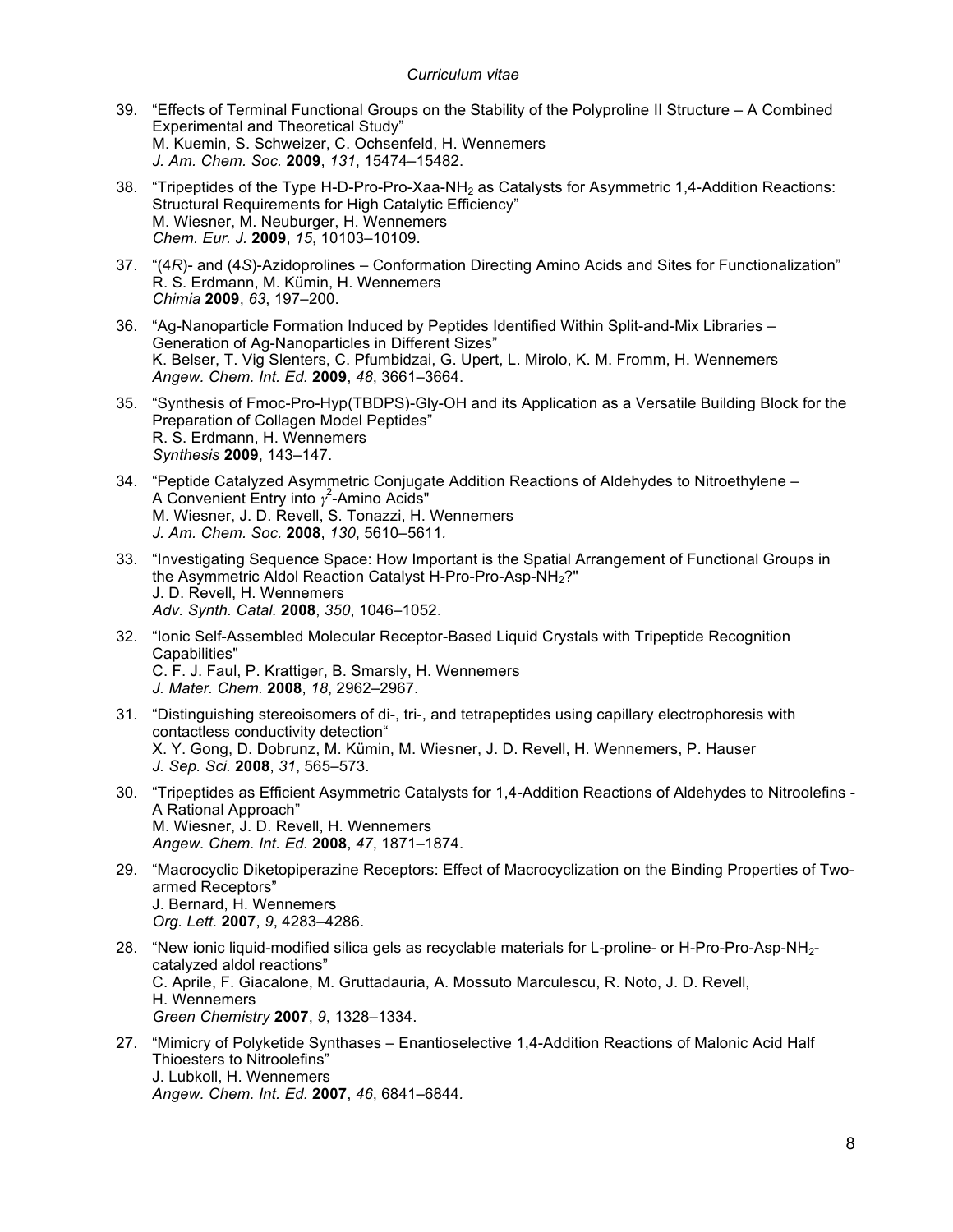- 26. "Functional group requirements within the peptide H-Pro-Pro-Asp-NH<sub>2</sub> as a catalyst for aldol reactions" J. D. Revell, H. Wennemers *Tetrahedron* **2007**, *63*, 8420–8424.
- 25. "Electrophoretic Affinity Measurements on Microchip Determination of Binding Affinities between Diketopiperazine Receptors and Peptide Ligands" A. R. Stettler, P. Krattiger, H. Wennemers, M. Schwarz *Electrophoresis* **2007**, *28*, 1832–1838.
- 24. "Azidoproline Containing Helices Stabilization of the Polyproline II Structure by a Functionalizable Group" M. Kümin, L.-S. Sonntag, H. Wennemers *J. Am. Chem. Soc.* **2007**, *129*, 466–467.
- 23. "The `Azido Gauche Effect´ Implications for the Conformation of Azidoprolines" L.-S. Sonntag, S. Schweizer, C. Ochsenfeld, H. Wennemers *J. Am. Chem. Soc.* **2006**, *128*, 14697–14703.
- 22. "Peptide–Polyethylene Glycol Conjugates: Synthesis and Properties of Peptides Bearing a C-terminal Polyethylene Glycol Chain" J. Grun, J. D. Revell, M. Conza, H. Wennemers *Bioorg. Med. Chem.* **2006**, *14*, 6197–6201.
- 21. "Solid-supported and Pegylated H-Pro-Pro-Asp-NHR as Catalysts for Asymmetric Aldol Reactions" J. D. Revell, D. Gantenbein, P. Krattiger, H. Wennemers *Biopolymers (Pept. Sci*.*)* **2006**, *84*, 105–113.
- 20. "Using Catalyst-Substrate Coimmobilization for the Discovery of Catalysts for Asymmetric Aldol Reactions in Split-and-Mix Libraries" P. Krattiger, R. Kovàsy, J. D. Revell, H. Wennemers *QSAR Comb. Sci.* **2005**, *24*, 1158–1163.
- 19. "Acid-Rich Peptides are Prone to Damage under Fenton Conditions Split-and-Mix Libraries for the Detection of Selective Peptide Cleavage" M. Nold, K. Koch, H. Wennemers *Synthesis* **2005**, 1455–1458.
- 18. "Increased Structural Complexity Leads to Higher Activity: Peptides as Efficient and Versatile Catalysts for Asymmetric Aldol Reactions" P. Krattiger, R. Kovàsy, J. D. Revell, S. Ivan, H. Wennemers *Org. Lett.* **2005**, *7*, 1101–1103.
- 17. "Diketopiperazine Receptors: Highly Selective Layers for Gravimetric Sensors" J. W. Lörgen, P. Krattiger, C. Kreutz, H. Wennemers, J. Bargon *Sensors and Actuators B: Chemical* **2005**, *107*, 366–371.
- 16. "Water Soluble Diketopiperazine Receptors Selective Recognition of Arginine-Rich Peptides" P. Krattiger, H. Wennemers *Synlett* **2005**, 706–708.
- 15. "Peptide Damage under Fenton Conditions is Sequence Dependent" M. Nold, H. Wennemers *Chem. Commun.* **2004**, 1800–1801.
- 14. "Functionalized Cyclotriproline A Bowl-shaped Tripodal Scaffold" L.-S. Sonntag, M. Langer, S. Ivan, M. Conza, H. Wennemers *Synlett* **2004**, 1270–1271*.*
- 13. "Catalyst-Substrate Coimmobilisation A Strategy for Catalyst Discovery in Split-and-mix Libraries" P. Krattiger, C. McCarthy, A. Pfaltz, H. Wennemers *Angew. Chem.* **2003**, *115*, 1763–1766, *Angew. Chem. Int. Ed.* **2003**, *42*, 1722–1724*.*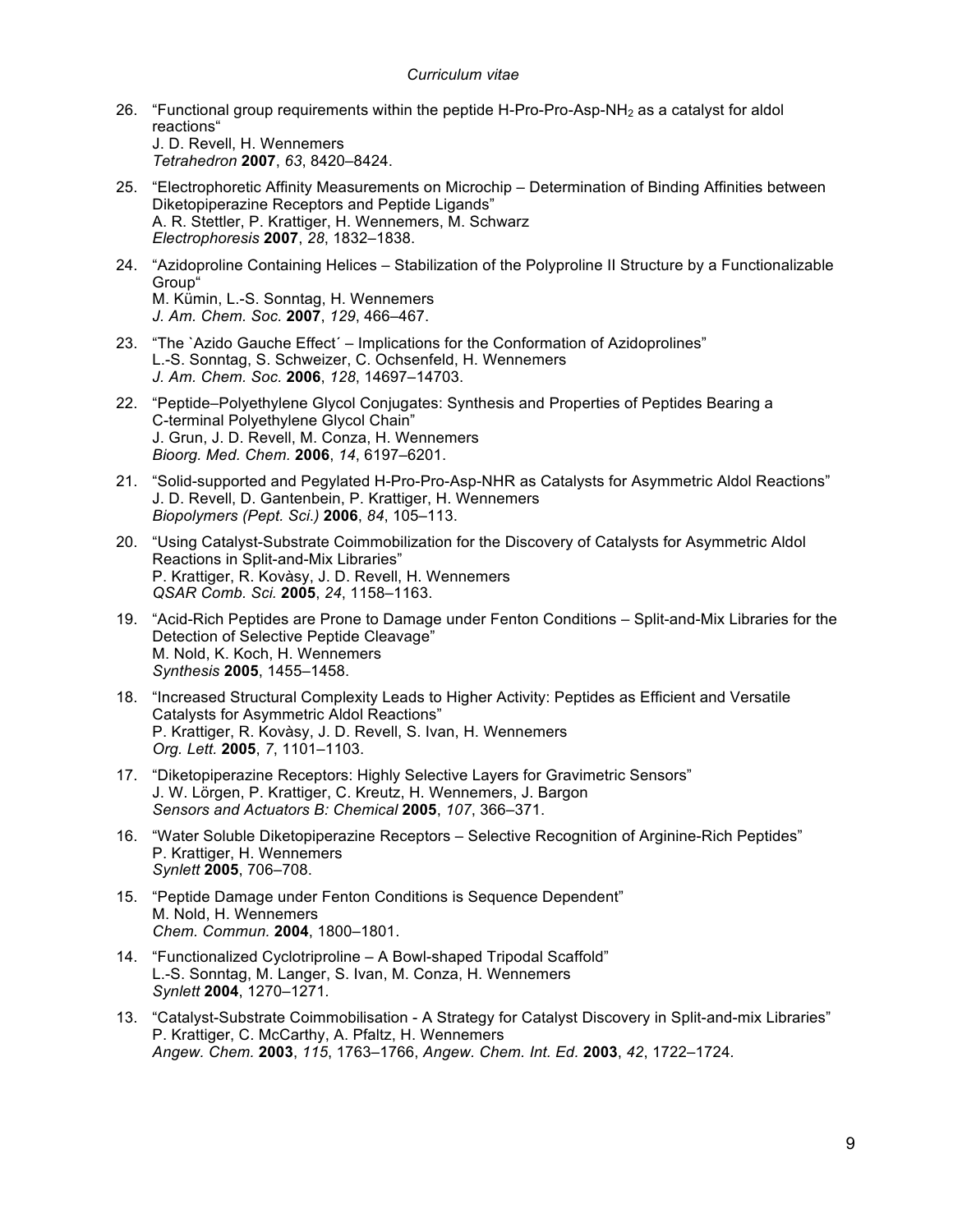- 12. "Determination of Binding Affinities on Solid Supports: Influence of the Loading and the Nature of the Solid Support" M. Conza, H. Wennemers *Chem. Commun.* **2003**, 866–867*.*
- 11. "Flexible but with a Defined Turn Influence of the Template on the Binding Properties of Two-armed Receptors" H. Wennemers, M. Nold, M. Conza, K. J. Kulicke, M. Neuburger *Chem*. *Eur. J.* **2003**, *9*, 442–448*.*
- 10. "Binding of Diketopiperazine Receptors to Sidechain-protected Peptides" M. Conza, H. Wennemers *J. Org. Chem.* **2002**, *67*, 2696–2698*.*
- 9. "Diketopiperazine Receptors A Novel Class of Highly Selective Receptors for Binding Small Peptides" H. Wennemers, M. Conza, M. Nold, P. Krattiger *Chem*. *Eur. J.* **2001**, *7*, 3342–3347*.*
- 8. "Sequence-selective Binding of Small Peptides by Two-armed Receptors" M. Conza, M. Nold, H. Wennemers ECSOC-4 **2000**, 1334–1337.
- 7. "Towards the Development of Sequence-Selective Artificial Proteases" H. Wennemers *Chimia* **1999**, *53*, 229–230.
- 6. "Stereoselective Ring Opening of Electronically Excited Cyclohexa-2,4-dienones: Cause and Effect" G. Quinkert, S. Scherer, D. Reichert, H. P. Nestler, H. Wennemers, A. Ebel, K. Urbahns, K. Wagner, K.-P. Michaelis, G. Wiech, G. Prescher, B. Bronstert, B.-J. Freitag, I. Wicke, D. Lisch, P. Belik, T. Crecelius, D. Höchstermann, G. Zimmermann, J. W. Bats, G. Dürner, D. Rehm *Helv. Chim. Acta* **1997**, *80*, 1683–1772.
- 5. "Enantioselective and Diastereoselective Binding Study of Silica Bound Macrobicyclic Receptors by HPLC" F. Gasparrini, D. Misiti, W.C. Still, C. Villani, H. Wennemers *J. Org. Chem.* **1997**, *62*, 8221–8224.
- 4. "Microautoradio-graphic Identification of Receptor-Ligand Interactions in Bead-Supported Combinatorial Libraries" H. P. Nestler, H. Wennemers, R. Sherlock, D. L. Y. Dong *Bioorg. Med. Chem. Lett*. **1996**, *6*, 1327–1330.
- 3. "Selective Binding of the Dipeptides *L*-Phe-*D*-Pro and *D*-Phe-*L*-Pro to β-cyclodextrin" M. Maletic, H. Wennemers, D. Q. McDonald, R. C. Breslow, W. C. Still *Angew*. *Chem*. *Int. Ed. Engl.* **1996**, *35*, 1490–1492.
- 2. "Cyclooligomeric Receptors Based on Trimesic Acid and 1,2-Diamines. Minimal Structure for Sequence-Selective Peptide Binding" H. Wennemers, S. S. Yoon, W. C. Still *J. Org. Chem.* **1995**, *60*, 1108–1109.
- 1. "Peptide Complexation in Water. Sequence Selective Binding with Simple Dye Molecules" H. Wennemers, W. C. Still *Tetrahedron Lett*. **1994**, *35*, 6413–6416.